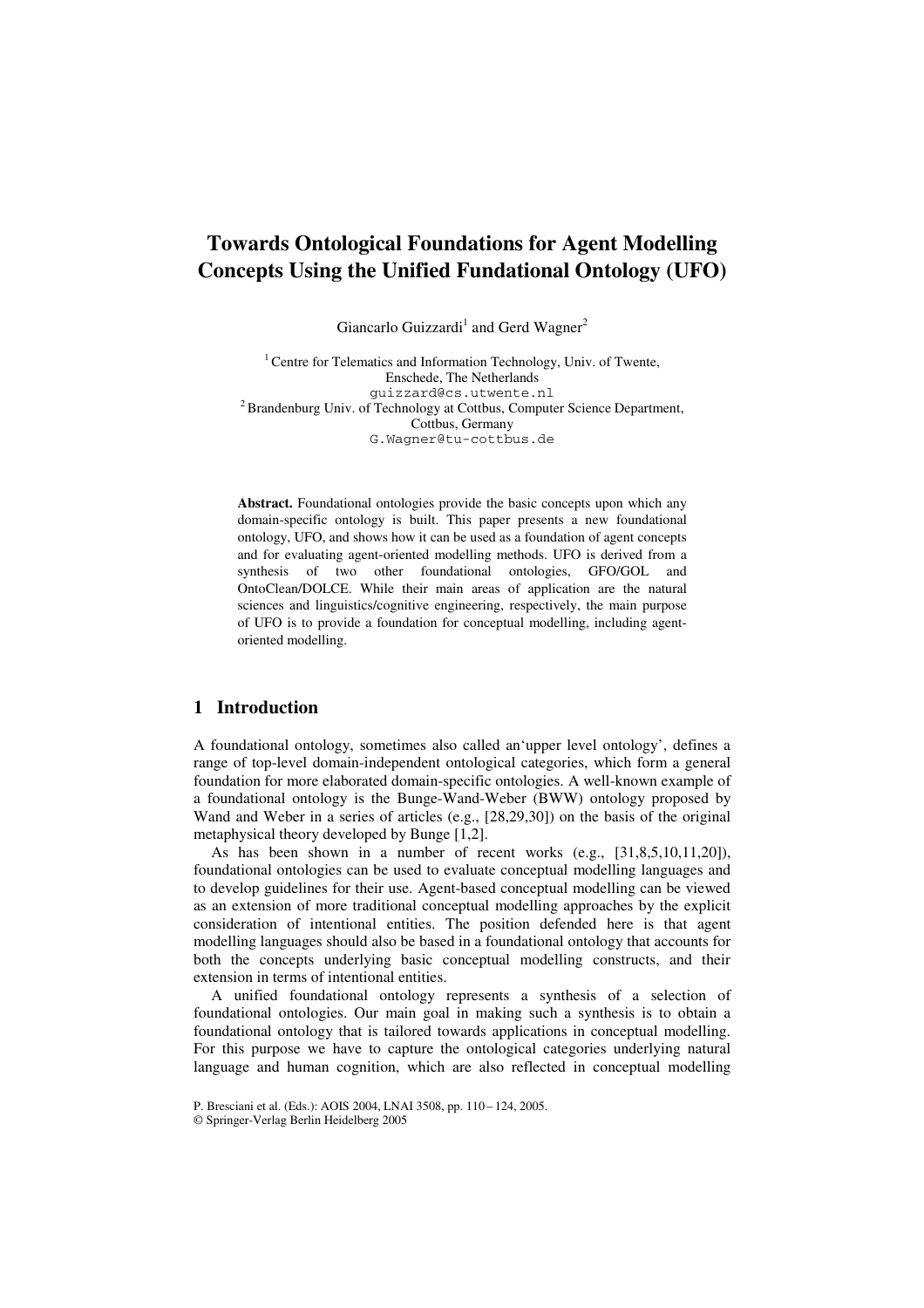languages such as ER diagrams or UML class diagrams. In [6], this approach is called a 'descriptive ontology' as opposed to 'prescriptive ontology', which claims to be 'realistic' and robust against the state of the art in scientific knowledge.

For UFO 0.2, the second<sup>1</sup> (still experimental) version of our Unified Foundational Ontology (UFO), we combine the following two ontologies:

- 1. the General Formal Ontology (GFO), which is underlying the General Ontological Language (GOL) developed by the OntoMed research group at the University of Leipzig, Germany; see www.ontomed.de and [4];
- 2. the OntoClean ontology [32] and the Descriptive Ontology for Linguistic and Cognitive Engineering (DOLCE) developed by the ISTC-CNR-LOA research group in Trento, Italy, as part of WonderWeb Project; see http://wonderweb.semanticweb.org/.

Our choice is based on personal familiarity and preferences and not on an evaluation of all alternatives. Nonetheless, in previous attempts, GFO has been proven insightful in providing a principled foundation for analyzing and extending conceptual modelling and ontology representation languages and constructs [10,11,19].

We have obtained our synthesis by:

- 1. selecting categories from the union of both category sets,
- 2. renaming certain terms in order to create a more 'natural' language, and
- 3. adding some additional categories and corresponding theories,

based on relevance for conceptual modelling according to our experience.

Using the acronyms "BWW", "owl", "UML", "ISO", and "BSBR", we also make references to BWW, the Web ontology language  $\text{OWL}^2$ , the Unified Modelling Language (UML), the terminology standard ISO1087-1:2000 [17], and to the Business Rules Team submission to the OMG Business Semantics for Business Rules RFP [3]. For making a distinction between terms used differently in different vocabularies, we use the XML namespace prefix syntax and write, e.g., "BWW:thing" and "owl:Thing" for distinguishing between the concepts termed "thing" in BWW and in OWL.

We present UFO 0.2 both as a MOF/UML model [21] and as a vocabulary in semistructured English, similar to the BSBR Structured English of [3]. MOF/UML is a fragment of the UML class modelling language that is recommended by the OMG as a language for defining modelling languages; in other words, MOF/UML is used as a meta-modelling language. There are two reasons for using MOF/UML for defining a foundational ontology: first, it allows expressing it graphically in the form of a UML class diagram; second, it facilitates the communication of the foundational ontology by making it accessible to the large (and still growing) language community of people familiar with the UML.

 1 UFO 0.2 differs from UFO 0.1, which has been presented at the AOIS Workshop at CAiSE'04, by adding the categories of datatype, process and business process.

<sup>&</sup>lt;sup>2</sup> http://www.w3.org/TR/owl-semantics/.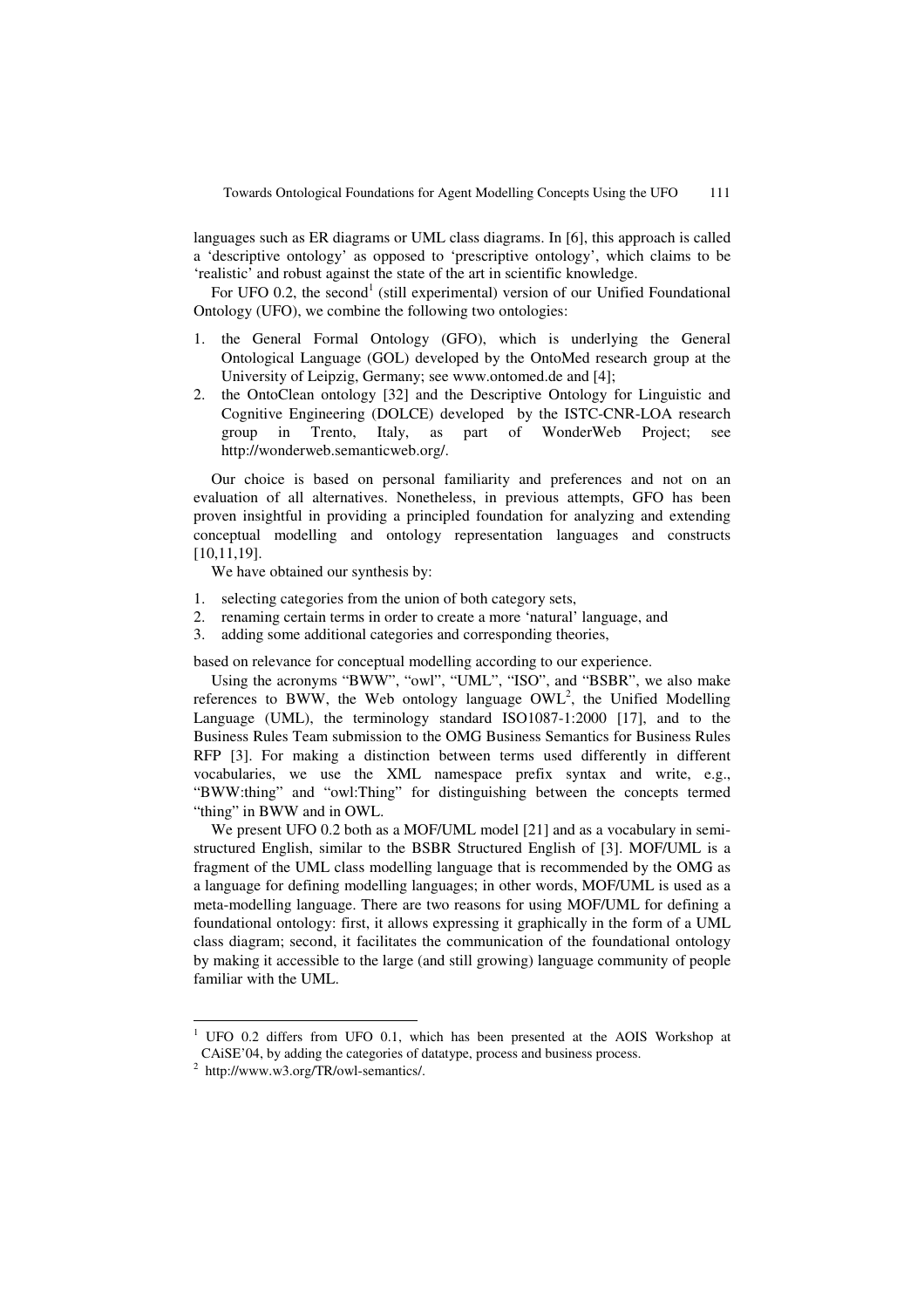An alternative, and more flexible, mode of expression for defining a modelling language such as UFO consists of using semi-structured English to specify the vocabulary of the modelling language. Our UFO vocabulary has three kinds of entries marked up with different font styles:

- term : a term in this font style denotes being of a type and is used to refer to things of that type; e.g., the term individual in the phrase "individual that is wholly present whenever it is present" stands for a thing of type "individual" (i.e. it stands for an individual);
- *name*: a name of an individual or a type; when abc is a type term referring to things of that type, *abc* is a name referring to the type itself;
- $term1$  relationship predicate  $term2$  : an expression that denotes being of a</u></u> relationship type and that is used to refer to relationships of that type.

A vocabulary entry may contain, additionally,

- 'Corresponding terms' (or 'corresponding relationship type expressions'): terms (or relationship type expressions) that are roughly equivalent;
- Examples; and
- Constraints: logical statements that have to hold in any given ontology based on UFO 0.2.

When there is a primary source for a definition, we append it in brackets, like [based on GFO].

UFO is divided into three incrementally layered *compliance sets*:

- 1. UFO-A defines the core of UFO, excluding terms related to perdurants and terms related to the spheres of intentional and social things;
- 2. UFO-B defines, as an increment to UFO-A, terms related to perdurants; and
- 3. UFO-C defines, as an increment to UFO-B, terms related to the spheres of intentional and social things, including linguistic things.

This division reflects a certain stratification of our "world". It also reflects different degrees of scientific consensus: there is more consensus about the ontology of endurants than about the ontology of perdurants, and there is more consensus about the ontology of perdurants than about the ontology of intentional and social things.

We hope that this division into different compliance sets will facilitate both the further evolution of UFO and the adoption of UFO in conceptual modelling and ontology engineering. In the next section we present UFO-A 0.2, while UFO-B 0.2 and UFO-C 0.2 are presented in sections 3 and 4, respectively.

# **2 UFO-A 0.1 – The Core of a Unified Foundational Ontology**

### **2.1 Things, Sets, Entities, Individuals and Types**

We first present the upper part of UFO-A 0.2 as a MOF/UML model in Fig. 1. Notice the fundamental distinction made between *sets* and *entities* as things that are not sets (called 'urelements' in GFO).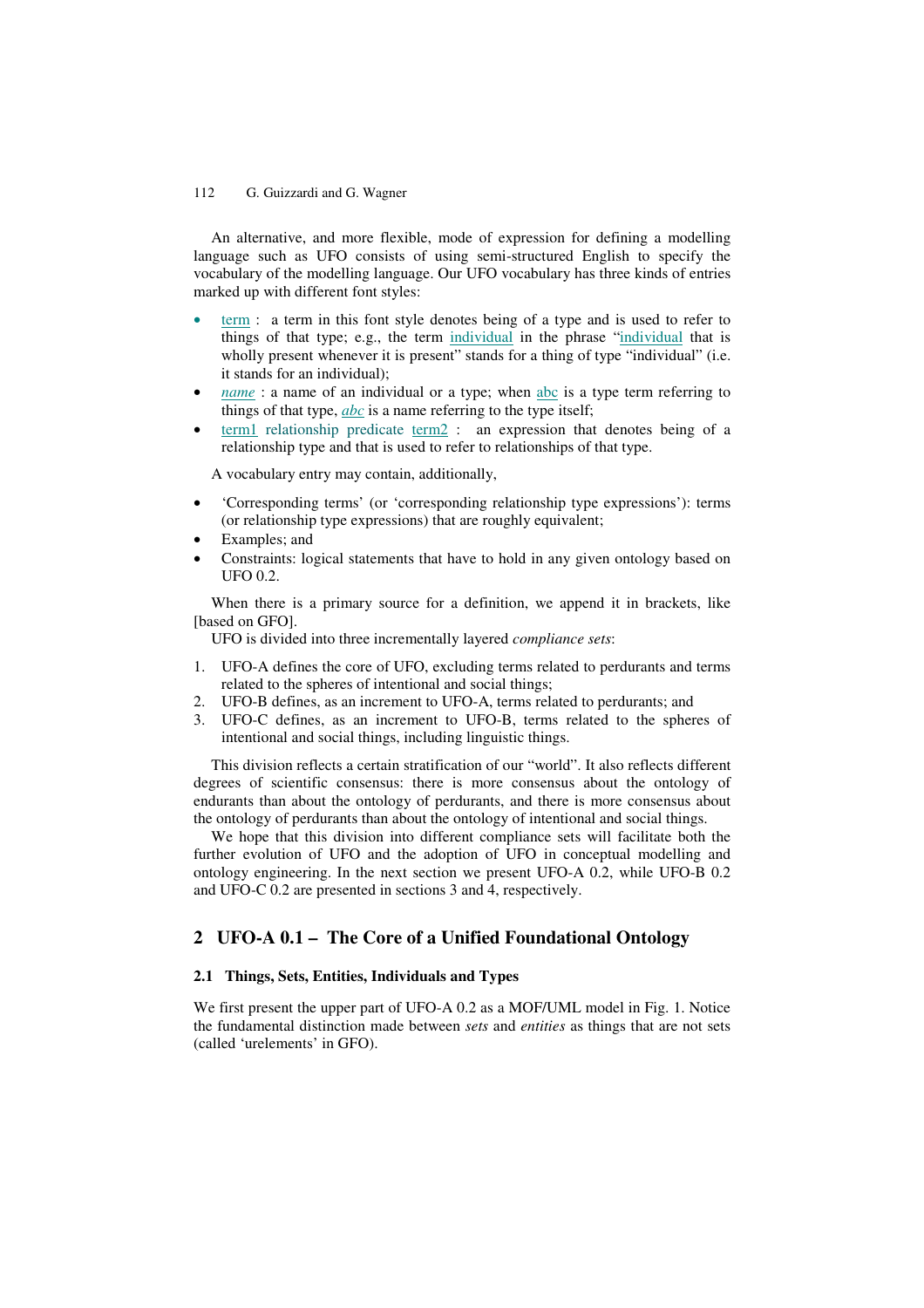

**Fig. 1.** The upper part of UFO 0.2 as a MOF/UML model

In structured English, the upper part of UFO 0.2 can be introduced as follows.

- **thing:** anything perceivable or conceivable [ISO:object]. *Corresponding terms*: GFO:entity; DOLCE:entity, owl:Thing; BSBR:thing
- **set :** thing that has other things as members (in the sense of set theory)
- *thing is member of set* **:** name of a formal relationship type that is irreflexive, asymmetric and intransitive
- *member* **:** role name that refers to the first argument of the *thing is member of set* relationship type
- *set is subset of set* **:** name of a formal relationship type that is reflexive, asymmetric and transitive. *Constraint*: For all *t*:thing;  $s_1$ ,  $s_2$ : set – if *t* is member of  $s_1$  and  $s_1$ is subset of  $s_2$ , then *t* is member of  $s_2$
- **entity:** thing that is not a set; neither the set-theoretic membership relation nor the subset relation can unfold the internal structure of an entity [GFO:urelement]
- **entity type** : entity that has an extension (being a set of entitys that are instances of it) and an intension, which includes an applicability criterion<sup>3</sup> for determining if an entity is an instance of it; and which is captured by means of an axiomatic specification, i.e., a set of axioms that may involve a number of other entity types representing its essential features. An entity type is a space-time independent pattern of features, which can be realized in a number of different individuals. [based on GFO:universal]. *Corresponding terms*: UML:class; DOLCE:universal; owl:Class; BSBR:'generic thing'
- *entity is instance of entity type* : name of a formal relationship type (called *classification*)
- *instance* **:** role name that refers to the first argument of the *entity is instance of entity type* relationship type

 $\overline{\mathbf{3}}$ <sup>3</sup> The notion of applicability criterion (or principle of application) and its role in conceptual modelling are discussed comprehensively in (Guizzardi et al, 2004).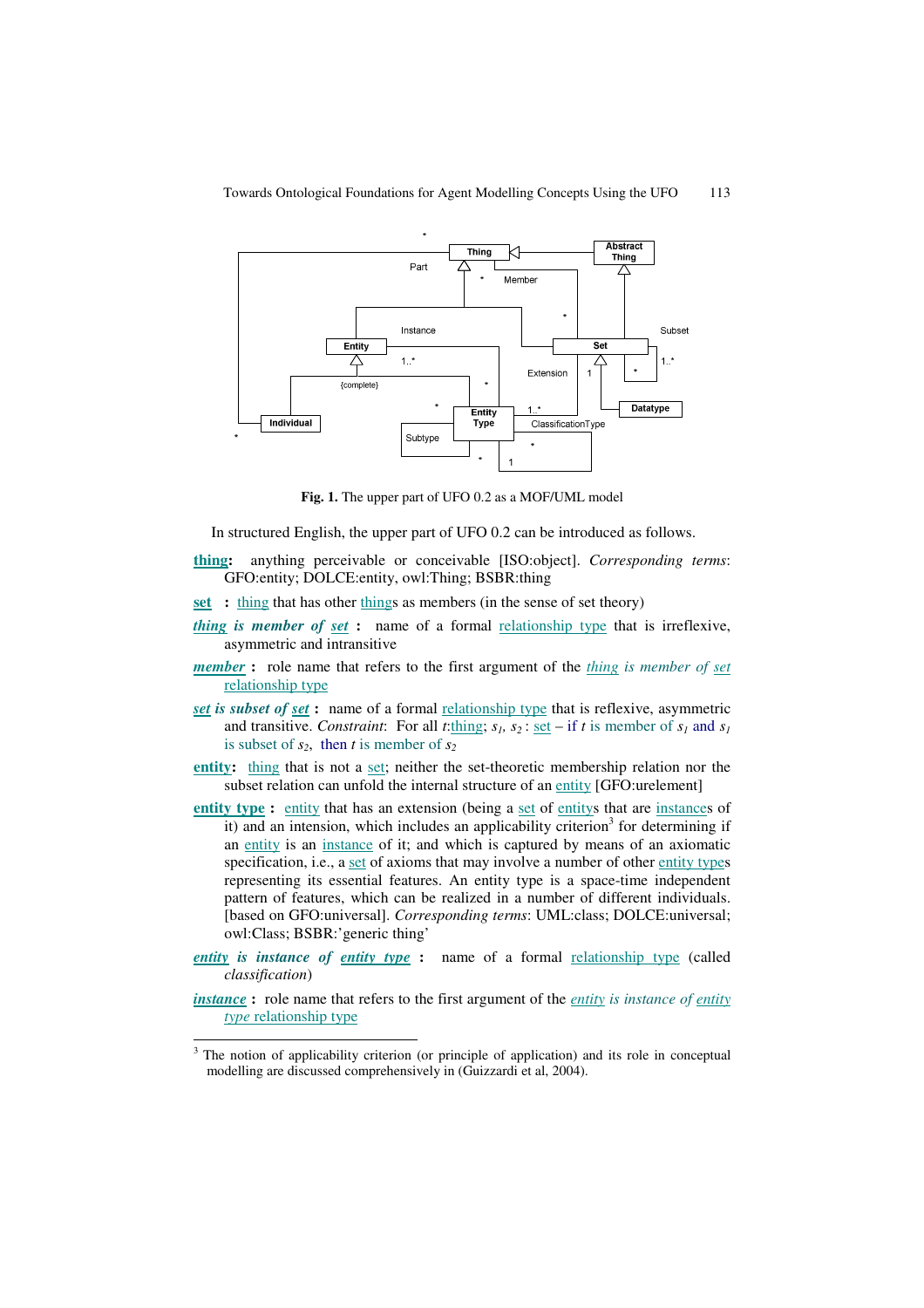- *set is extension of entity type* **:** name of a formal relationship type. *Constraint:* For all *e*:entity, *t*:entity type, *s*:set – if *e* is instance of *t* and *s* is extension of *t*, then *e* is member of *s*.
- *extension* **:** role name that refers to the first argument of the *set is extension of entity type* relationship type
- *entity type is subtype of entity type* **:** name of a formal relationship type that is irreflexive, asymmetric and transitive (also called *generalization*). *Constraint:*  For all  $t_1$ ,  $t_2$ : entity type;  $s_1$ ,  $s_2$ : <u>set</u> – if  $t_1$  is subtype of  $t_2$  and  $s_1$  is extension of  $t_1$ and  $s_2$  is extension of  $t_2$ , then  $s_1$  is subset of  $s_2$ .
- *subtype* **:** role name that refers to the first argument of the *entity type is subtype of entity type* relationship type
- **individual :** entity that is not an entity type. An entity type that classifies individuals is called individual type. *Corresponding terms*: GFO:individual; DOLCE: particular.
- *thing is part of individual* **:** name of a formal relationship type that is reflexive, asymmetric and transitive (also called *aggregation*). For a fuller treatment of part-whole relations in which we consider both modality and context-sensitivity, one should refer to [11].
- *part* **:** role name that refers to the first argument of the *thing is part of individual* relationship type
- *entity type is classification type of entity type* : name of a formal relationship type where the first argument is a higher-order entity type whose instances form a subtype partition of the second argument (also called *higher-order classification*). *Examples*: BiologicalSpecies is classification type of Animal; PassengerAircraftType is classification type of PassengerAircraft. *Constraint*: For all  $t_1$ ,  $t_2$ ,  $t_3$ : entity type – if  $t_3$  is classification type of  $t_1$  and  $t_2$  is instance of  $t_3$ , then  $t_2$  is subtype of  $t_1$ .
- *classification type* **:** role name that refers to the first argument of the *entity type is classification type of entity type* relationship type. *Corresponding names*: GFO:"higher-order universal"; BSBR:"categorization type"; UML:powertype.

*entity type is classified by entity type* **:** name of a formal relationship type that is the inverse of the *entity type is classification type of entity type* relationship type. *Corresponding relationship type expressions*: BSBR:"type has categorizationscheme".

## **2.2 Different Kinds of Types**

In UFO, we make a fundamental distinction between *datatypes*, which are sets, and *entity types*, which are not sets, but whose extensions are sets. Based on [33,18,15,16], we distinguish between several different kinds of entity types, as shown in Figure 2. These distinctions are elaborated in [14], in which we present a philosophically and psychologically well-founded theory of types for conceptual modelling. In [13], this theory is used to propose: (i) a profile for UML whose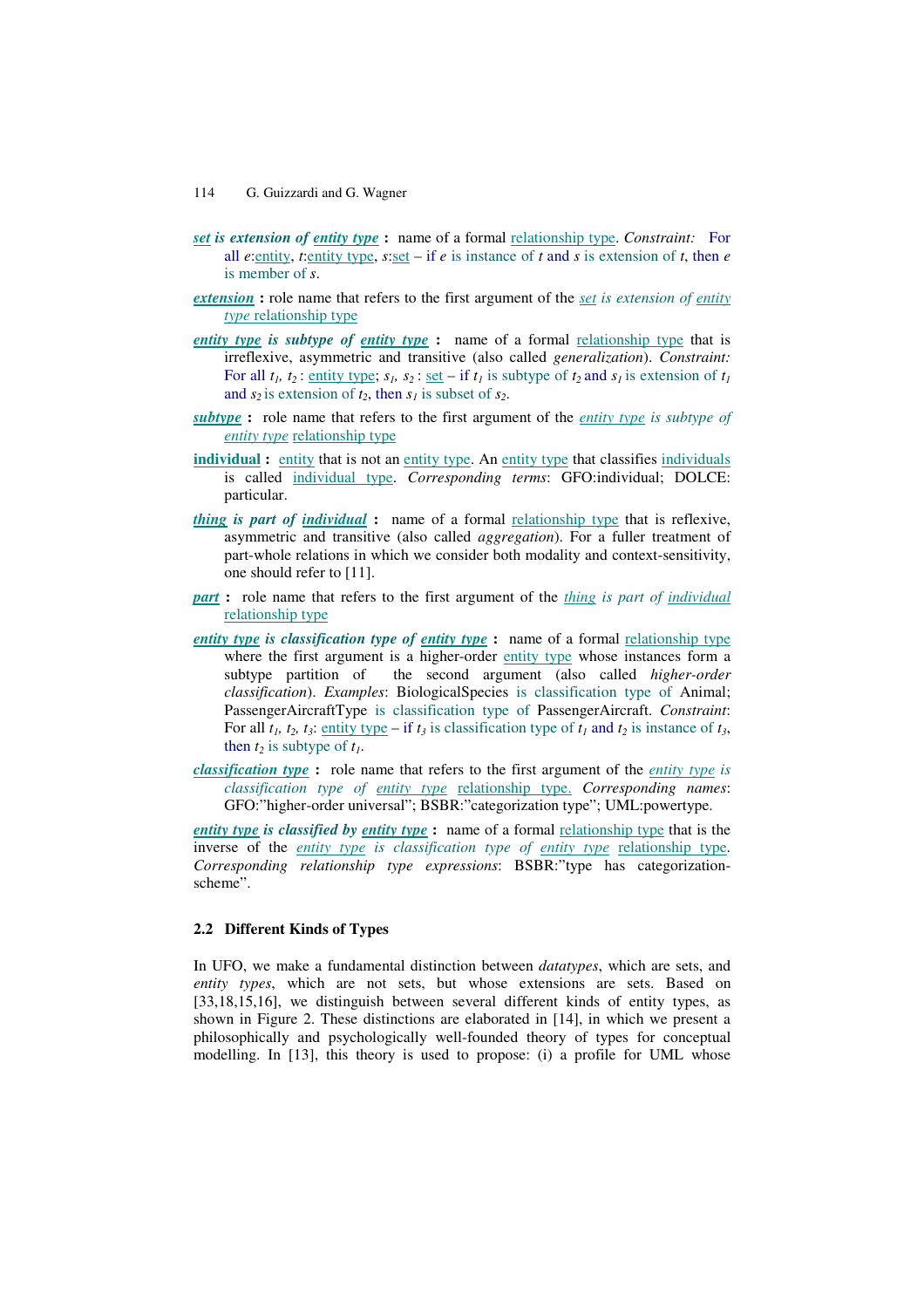elements represent finer-grained distinctions between different kinds of types; (ii) a set of constraints defining the admissible relations between these elements. One should refer to [13,14] for: (a) an in-depth discussion of the theory underlying these categories as well as the constraints on their relations; (b) a formal characterization of the profile; (c) the application of the profile to propose an ontological design pattern that addresses a recurrent problem in the practice of conceptual modelling.

In structured English, the different kinds of types are defined as follows.

- **datatype** : set whose members are data values. In UFO, a datatype is a set-theoretic representation of a conceptual space and the constraints imposed by its geometrical structure (see [13]). *Examples*: *Colour* domain composed of *hue*, *saturation* and *brightness* subdomains; *Weight* and *Mass* domains as linear orders homomorphic to the half-line of non-negative numbers .
- **sortal type :** entity type that carries a criterion for determining the individuation, persistence and identity<sup>4</sup> of its instances. An identity criterion supports the judgment whether two instances are the same. Every instance in a conceptual model must have an identity and, hence, must be an instance of **sortal type**.
- **base type** : sortal type that is rigid (all its instances are necessarily its instances) and that supplies an identity criterion for its instances [OntoClean:type]. *Examples*: Mountain; Person. *Corresponding terms*: BWW:"natural kind".
- **phase type :** sortal type that is anti-rigid (its instances could possibly also not be instances of it without losing their identity) and that is an element of a subtype partition of a base type [OntoClean:"phased sortal"]. *Examples*: Town and Metropolis are phase subtypes of City; Baby, Teenager and Adult are phase subtypes of Person.
- **role type**: sortal type that is anti-rigid and for which there is a relationship type such that it is the subtype of a base type formed by all instances participating in the relationship type [OntoClean:role]. *Examples*: DestinationCity as role subtype of City; Student as role subtype of Person.
- **mixin type** : entity type that is not a sortal type and can be partitioned into disjoint subtypes which are sortal types (typically role types) with different identity criteria. Since a mixin is a non-sortal it cannot have direct instances [OntoClean:non-sortal]. *Examples*: Object; Part; Customer; Product

**relationship type :** type whose instances are (material or formal) relationships

Notice that role types and phase types cannot supply an identity criterion for their instances. For this reason, they must be derived from a suitable base type from which they inherit their identity criterion.

The theory of types which is part of UFO-A provides a foundation for a number of modelling primitives that, albeit often used, are commonly defined in an ad hoc manner in the practice of conceptual modelling (e.g. kind, phase or state, role, mixin).

j

<sup>&</sup>lt;sup>4</sup> For a deeper discussion on the notion of individuation, persistence and identity criteria and its role in conceptual modelling one should refer to (Guizzardi et al, 2004).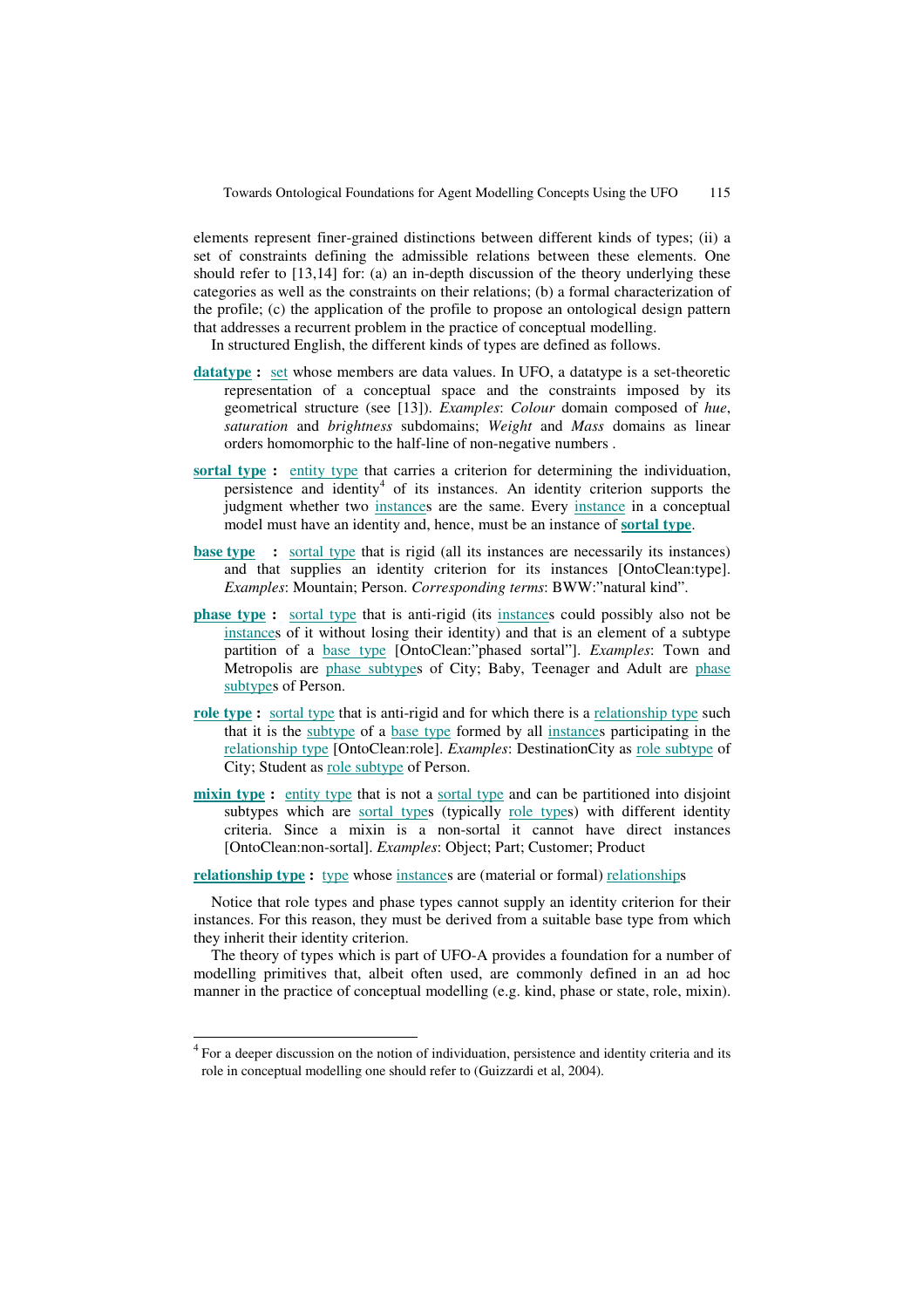

**Fig. 2.** Different kinds of types in UFO-A 0.2

In particular, this theory can be considered as an elaboration in the way types are accounted for in the BWW approach. In one of the BWW papers [5], it is proposed that a UML class should be used to represent a BWW-natural kind (it should be equivalent to functional schema of a BWW-natural kind). A natural kind is in the same ontological footing as what is named here a Base type, i.e., it is a rigid type that provides an identity criterion for its instances. As demonstrated in several works in the literature [32,15,33,18,13], this kind of type construct constitutes only one of the sorts that are necessary to represent the phenomena available in cognition and language. In other words, a conceptual modelling construct representing a base type is only one of a set of modelling constructs which should be available to the conceptual modeler.

### **2.3 Different Kinds of Individuals**

- We distinguish a number of different kinds of individuals, as shown in Figure 3. In structured English, these different kinds of individuals are explained as follows.
- **endurant :** individual that is wholly present whenever it is present, i.e. it does not have temporal parts. An endurant is something which persists in time while keeping its identity. Examples are a house, a person, the moon, a hole, the redness of an apple and an amount of sand. [DOLCE]

*Corresponding terms*: GFO:3D-individual

**perdurant**: individual that is composed of temporal parts; whenever a perdurant is present, it is not the case that all its temporal parts are present. The distinction between endurants and perdurants can be understood in terms of the intuitive distinction between "objects" (things, entities) and "processes" (events). Examples of perdurants are a race, a conversation, the Second World War and a business process [DOLCE]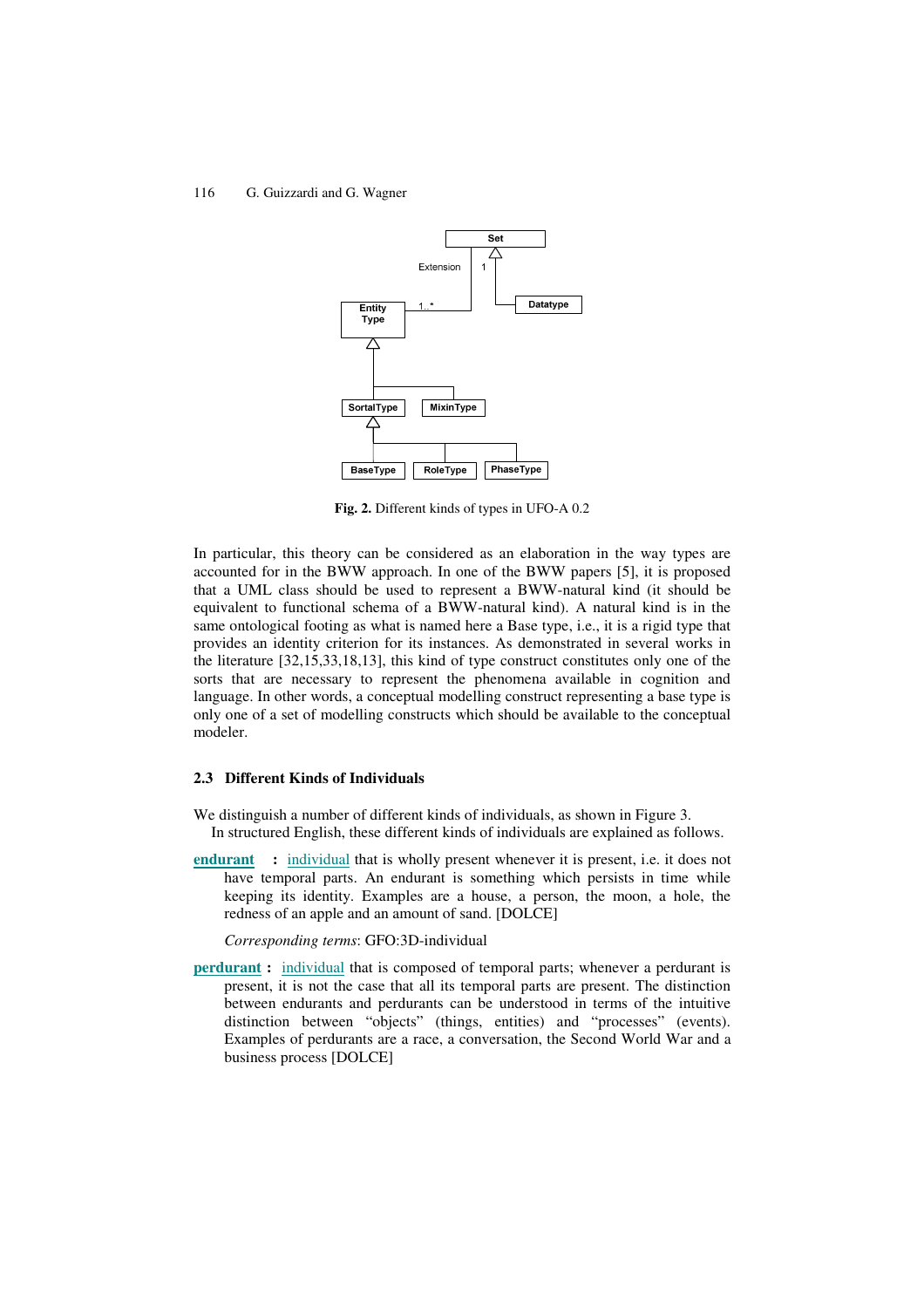

Towards Ontological Foundations for Agent Modelling Concepts Using the UFO 117

**Fig. 3.** Different kinds of individuals in UFO-A 0.2

**substance individual :** endurant that consists of matter (i.e., is 'tangible' or concrete), possesses spatio-temporal properties and can exist by itself; that is, it does not existentially depend on other endurants, except possibly on some of its parts) [based on GFO:substance]. Examples: a house; a person; the moon; an amount of sand.

*Corresponding terms*: BWW:thing

- **moment individual :** endurant that cannot exist by itself; that is, it depends on other endurants, which are not among its parts [based on GFO:moment]. *Examples*: the redness of a certain apple; a belief of Noam Chomsky; a flight connection between two cities.
- **endurant bears moment individual :** designated relationship [based on GFO: "substance bears moment"]
- **physical object** : substance individual that satisfies a condition of unity and for which certain parts can change without affecting its identity. *Examples*: a house; a person; the moon.
- **amount of matter :** substance individual that does not satisfy a condition of unity; typically referred to by means of mass nouns. Amounts of matter are, in general, mereologically invariant, i.e., they cannot change any of their parts without changing their identity [DOLCE]. *Examples*: a liter of water; a piece of gold; a pile of sand.
- **intrinsic moment :** moment individual that is existentially dependent on one single individual
- **intrinsic moment inheres in endurant :** designated relationship [GFO]
- **quality :** intrinsic moment that inheres in exactly one endurant and can be mapped to a value (quale) in a quality dimension [13]. *Corresponding terms*: GFO:quality;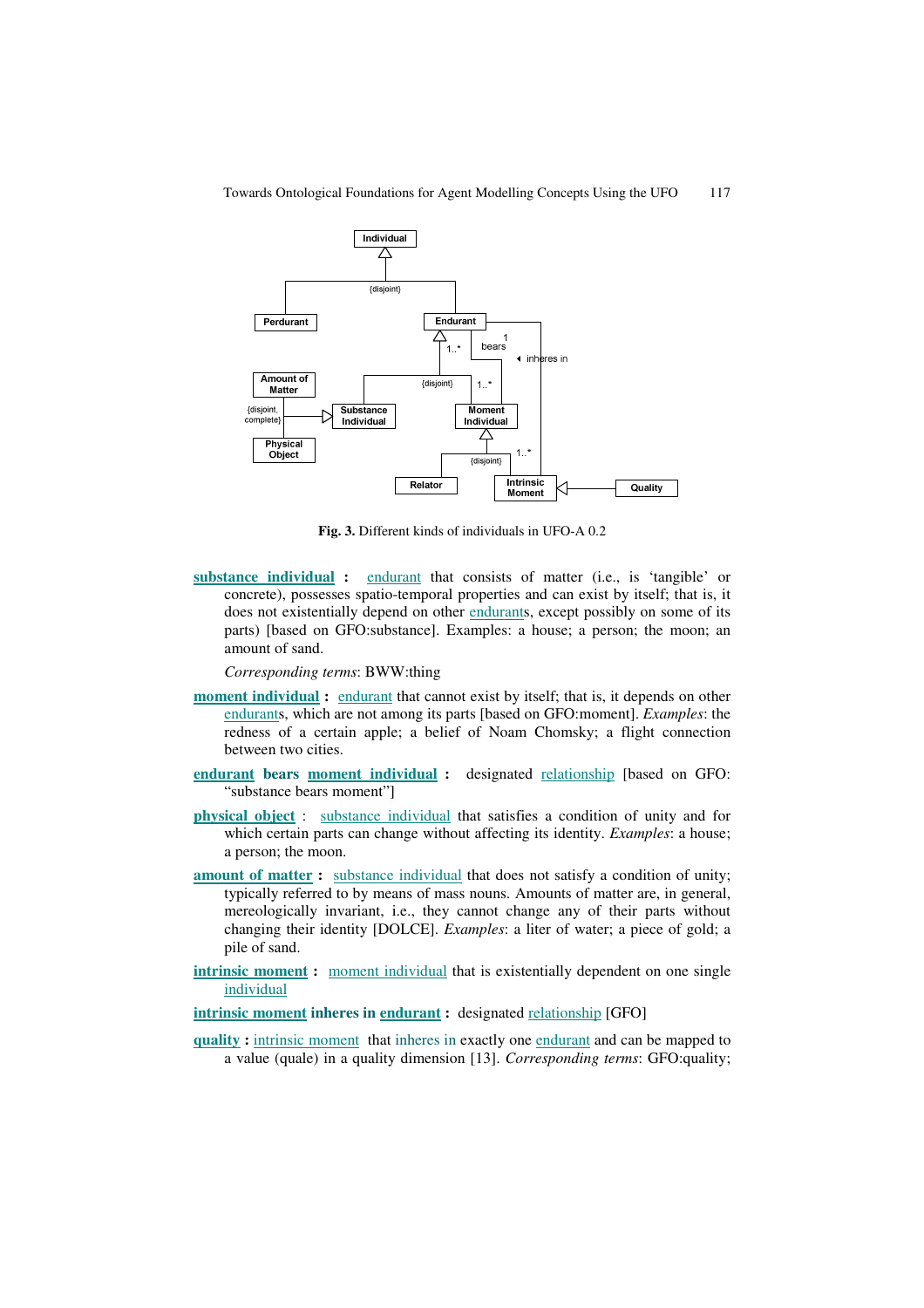DOLCE:quality; BWW: "intrinsic property". *Examples*: the colour (height, weight) of a physical object; an electric charge. *Constraint*: For all  $e_1$ ,  $e_2$ : endurant; *q*:quality — if *q* inheres in  $e_1$  and *q* inheres in  $e_2$  then  $e_1$  is equal to  $e_2$ .

**relational moment:** moment individual that is existentially dependent on more than one individual. Relational moments provide a foundation for the construction of material relationships between individuals [13]. The category of relational moments in UFO is based on the concept of a [GFO:Relator]. The notion of relators is supported in several works in the philosophical literature [23,24] and, the position advocated here is that, they play an important role in: (i) distinguishing material relations such as *'being married to'* and *'studies at'* from their formal counterparts (e.g. 5 *is greater than* 3, this day is *part-of* this month); (ii) answering questions of the sort: what does it mean say that John is married to Mary? Why is it true to say that Bill works for Company X but not for Company Y? *Corresponding terms*: BWW:"mutual property". *Examples*: a particular employment (Susan is employed by IBM); a particular flight connection (LH403 flies from Berlin to Munich); a kiss; a handshake.

Putting all UFO-A terms and relationship type expressions together in one UML/MOF diagram results in figure 8 in APPENDIX A.

#### **2.4 An Application of UFO-A 0.2 to Agent-Oriented Modelling**

#### **2.4.1 Modelling Agent Roles**

-

In figure 4, the role type *Customer* is defined as a supertype of *Person* and *Corporation*. This model is deemed ontologically incorrect for two reasons: first, not all persons are customers, i.e. it is not the case that the extension of *Person* is necessarily included in the extension of *Customer*. Moreover, an instance of *Person* is not necessarily a *Customer*. Both arguments are also valid for *Organization*. In a series of papers [25,26], Steimann discusses the difficulties in specifying supertypes for Roles that can be filled by instances of disjoint types<sup>5</sup>. As a conclusion, he claims that the solution to this problem lies in the separation of role type and base type (named natural type in the article) hierarchies; a solution which would strongly impact the metamodel of all major conceptual modelling language. By using the theory of types underlying UFO-A, we can show that this claim is not warranted and we are able to propose a *design pattern* that can be used as an ontologically correct solution to this recurrent problem [14].

In this example, Customer has in its extension individuals that obey different identity criteria, i.e., it is not the case that there is a single identity criterion that applies both for Persons and Corporations. Customer is hence a mixin type (a nonsortal) and, by definition, cannot supply an identity criterion for its instances. Since every instance in the model must have an identity, every instance of Customer must be an instance of one of its subtypes (forming a partition) that carries an identity criterion. For example, we can define the sortals PrivateCustomer and Corporate-

<sup>5</sup> This problem is also mentioned in (van Belle, 1999): *"how would one model the customer entity conceptually? The Customer as a supertype of Organisation and Person? The Customer as a subtype of Organisation and Person? The Customer as a relationship between or Organisation and (Organization or Person)?."*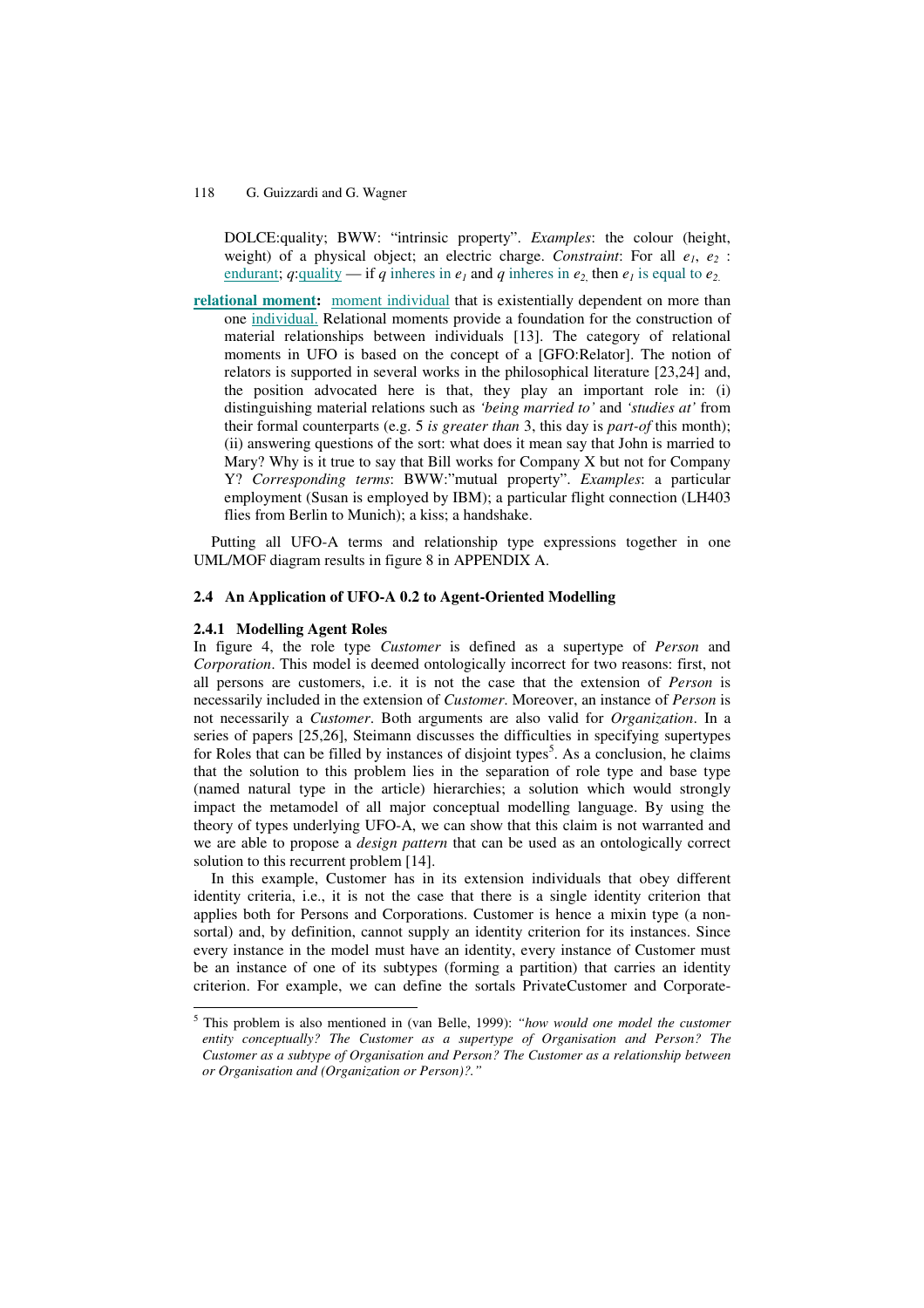Customer as subtypes of Customer (Figure 5). These sortals, in turn, carry the (incompatible) identity criteria supplied by the base types Person and Corporation, respectively.

In summary, in many modelling problems, we have to model agent types that are role mixin types, which implies that

- 1. there is a disjoint partition into subtypes, and
- 2. these subtypes are role types, that is they are subtypes of appropriate base types.





**Fig. 4.** An ontologically incorrect model of roles

**Fig. 5.** An ontologically correct version of (Figure 4) according to UFO 0.2

# **3 UFO-B 0.2 – Perdurants**

A complete treatment of an ontology of perdurants requires a an ontology of *temporal entities* (GFO:chronoids) [4]. In this section, instead, we restrict our attention to the most basic perdurant categories for defining UFO-B 0.2 as a foundation for defining some intentional and social entities in section 4. In the sequel we discuss the following basic kinds of perdurants shown in Figure 6: (atomic and complex) events and states.



**Fig. 6.** The perdurant categories of UFO-B 0.2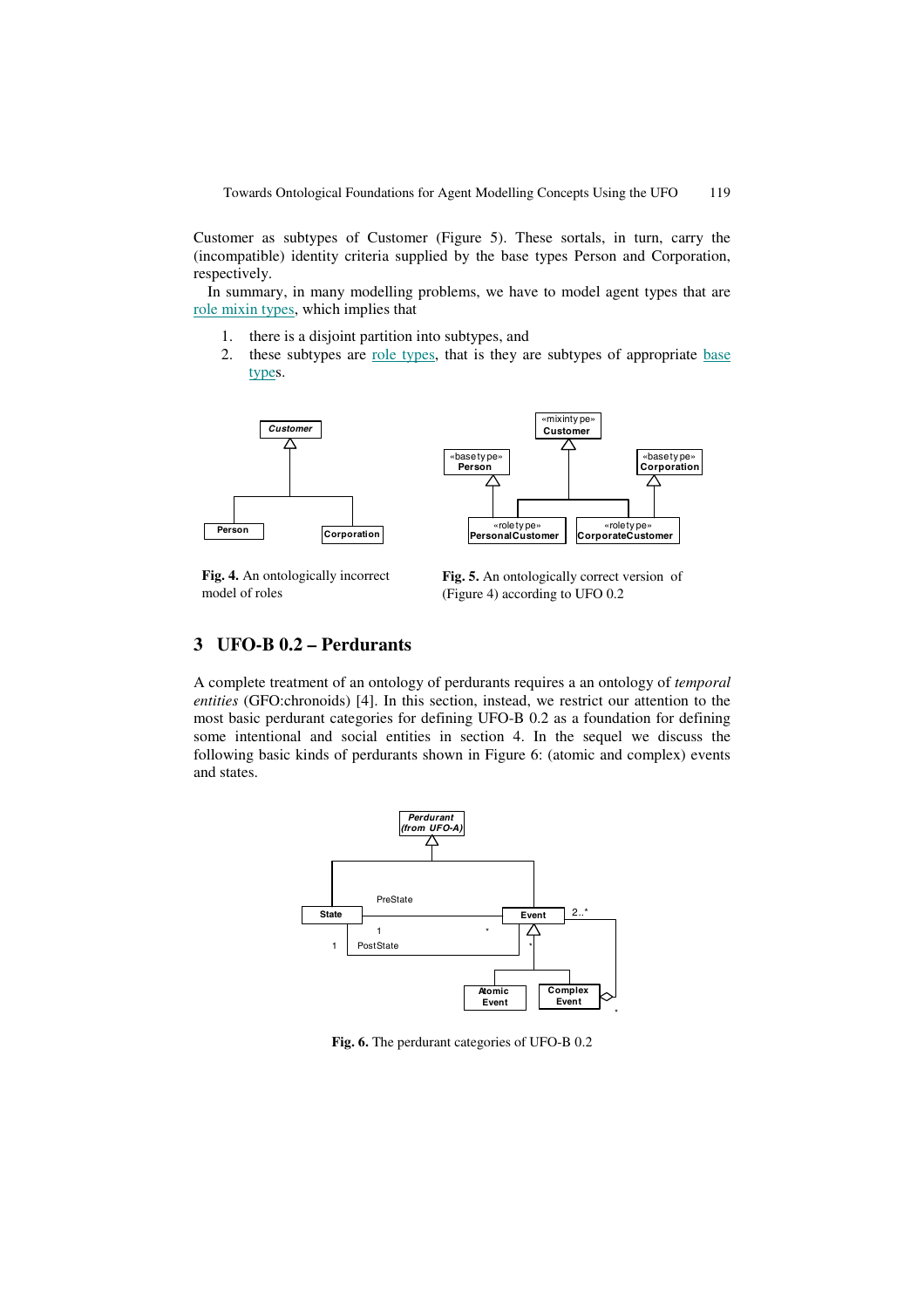- **state** : perdurant that is homeomeric (each temporal part of it is again a state) [based on DOLCE]
- **event** : perdurant that is related to exactly two states (its pre-state and its post-state). An event is related to the states before and after it has happened.
- **atomic event** : event that happens instantaneously, i.e. an event without duration, relative to an underlying time granularity [based on BWW:event and GFO:change]. *Examples*: an explosion; a message reception.
- complex event : event that is composed of other events by means of event composition operators. *Examples*: a parallel occurrence of two explosions; an absence of a message reception (within some time window); a storm; a heart attack; a football game; a conversation; a birthday party; the Second World War; a Web shop purchase.

*state is pre-state of event* : name of a formal relationship type

*state is post-state of event* : name of a formal relationship type

## **4 UFO-C 0.2 – Intentional, Social and Linguistic Things**

The 'objective' perdurant categories *event*, *process* and *state* defined in UFO-B are essential concepts for process modelling, but they are not sufficient for *business process* modelling, where intentional and social concepts such as *action*, *activity* and *communication* are needed. The following account of intentional and social things is at an early stage of development and therefore rather incomplete. Nevertheless, we think that it gives an impression of the range of ontological categories that is needed to explain business process modelling.

**physical agent :** physical object that creates action events affecting other physical objects, that perceives events, possibly created by other physical agents, and to which we can ascribe a mental state

*Examples*: a dog; a human; a robot

**action event** : event that is created through the action of a physical agent

**non-action event :** event that is not created through an action of a physical agent

**physical agent creates action event:** designated relationship

**physical agent perceives <b>event**: designated relationship

**non-agentive object :** physical object that is not a physical agent

*Examples*: a chair; a mountain

**mental moment :** intrinsic moment that is existentially dependent on a particular agent, being an inseparable part of its mental state

*Examples*: a thought; a perception; a belief; a desire; an individual goal

*Constraint*: For all *mm* : mental moment; *e*:endurant — if *mm* inheres in *e* then *e*  is physical agent.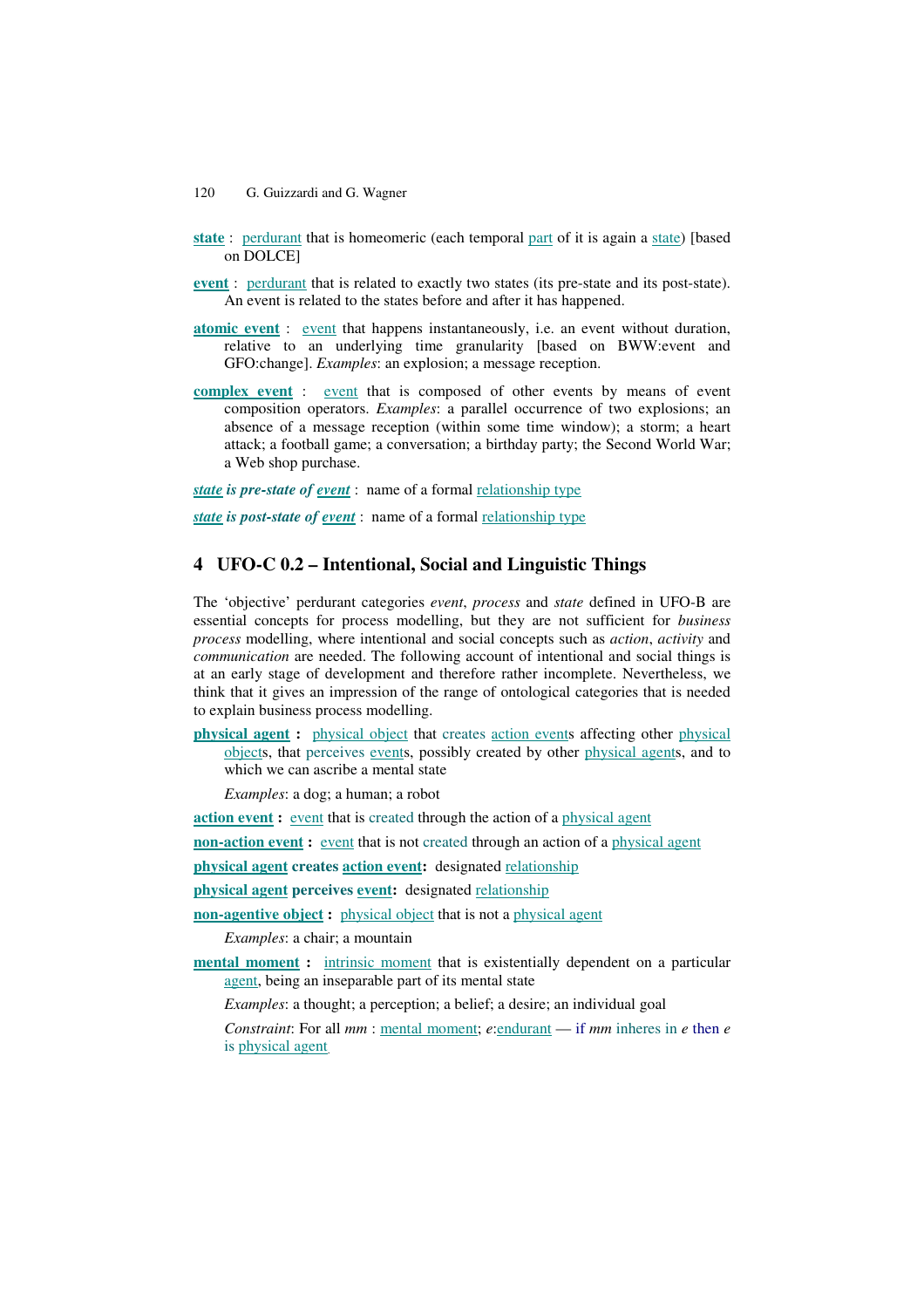Towards Ontological Foundations for Agent Modelling Concepts Using the UFO 121

**communicating physical agent :** physical agent that communicates with other communicating physical agents

*Examples*: a dog; a human; a communication-enabled robot

**institutional agent :** institutional fact [22] that is an aggregate consisting of communicating agents (its *internal agents*), which share a collective mental state, and that acts, perceives and communicates through them

*Examples*: a business unit; a voluntary association

**agent** : endurant that is either a physical agent or an institutional agent

**communicating agent :** agent that communicates with other communicating agents

**social moment :** relational individual that is existentially dependent on more than one communicating agent

*Examples*: a commitment; a joint intention

The above categories are also defined in the MOF/UML model of figure 7.



**Fig. 7.** The categories of the UFO-C 0.2 agent ontology

Agents may interact with their inanimate environment, or they may interact with each other involving some form of communication; in the latter case we speak of *social interaction*.

We consider a business process as a special kind of a social interaction process. Unlike physical or chemical processes, social interaction processes are based on communication acts that may create commitments and are governed by norms. We distinguish between an interaction process type and an interaction process individual,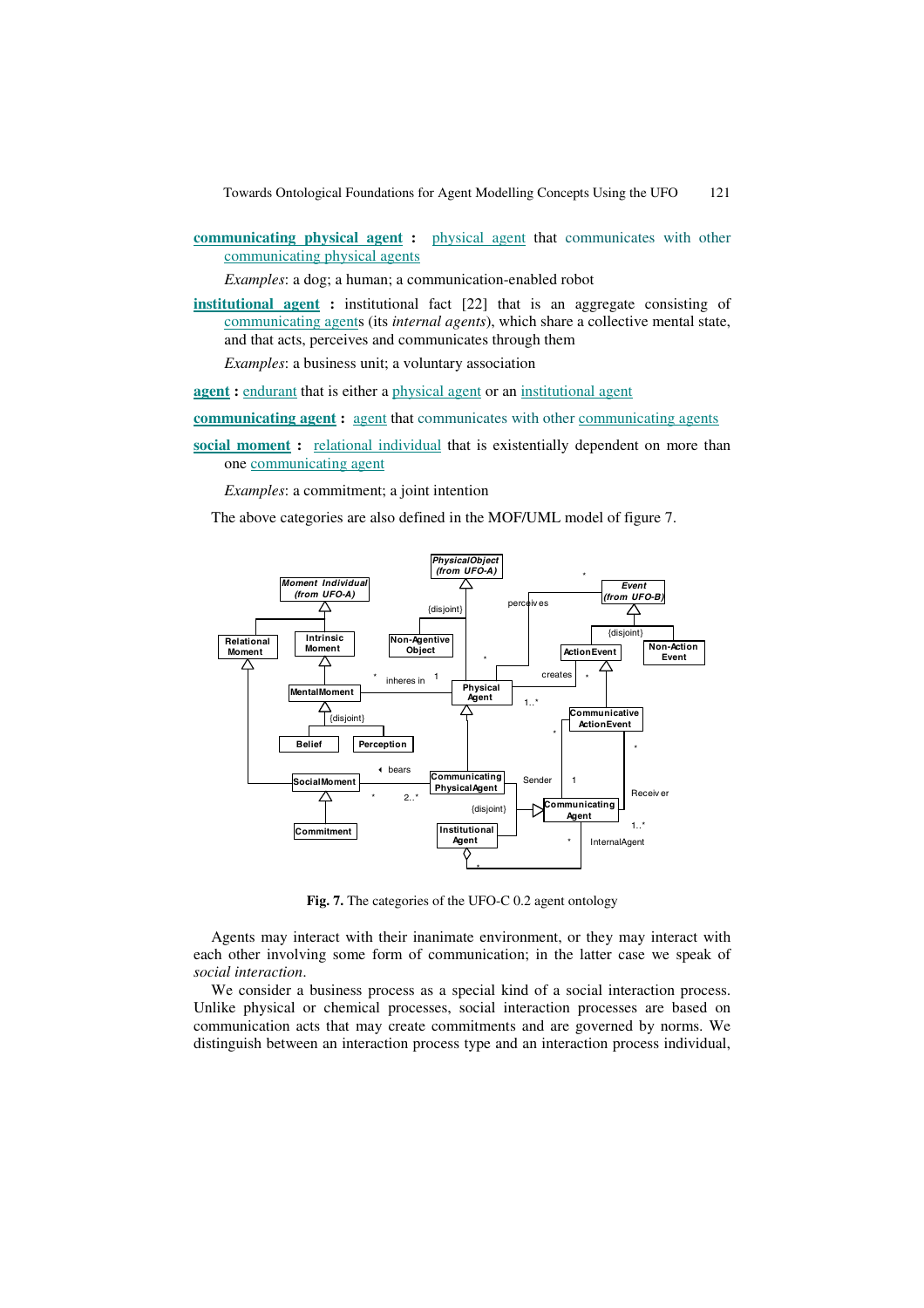while in the literature the term business process is used ambiguously both at the type and at the instance level.

- **interaction process :** process that includes at least one perception event and one action event perceived and performed by agents that participate in it. *Examples*: someone turning on the light in the office when it becomes dark outside; a football game; a conversation; a birthday party; the Second World War; a Web shop purchase.
- **social interaction process :** interaction process that includes at least one communicative action event. *Examples*: a football game; a conversation; a birthday party; the Second World War; a Web shop purchase.
- **business process :** social interaction process that occurs in the context of a business system and serves a purpose of that system. *Examples*: a football game; a Web shop purchase.

# **6 Conclusions**

The unified foundational ontology UFO is stratified into three ontological layers in order to distinguish its core, UFO-A, from the perdurant extension layer UFO-B and from the agent extension layer UFO-C. Although there is not much consensus yet in the literature regarding the ontology of agents, such an ontology is needed not only as a basis of agent-oriented modelling but also of business process modelling. UFO-C 0.2 is a first attempt to construct these foundations. We hope that we can validate and further improve it by investigating its applicability to agent-oriented modelling problems.

**Acknowledgement.** Giancarlo Guizzardi's work on this paper is funded by the Freeband A-MUSE project. Freeband (http://www.freeband.nl) is sponsored by the Dutch government under contract BSIK 03025.

# **References**

- 1. Bunge, M. (1977). Treatise on Basic Philosophy. Vol. 3. Ontology I. The Furniture of the World. D. Reidel Publishing, New York.
- 2. Bunge, M. (1979). Treatise on Basic Philosophy. Vol. 4. Ontology II. A World of Systems. D. Reidel Publishing, New York.
- 3. Chapin et al (2004). Business Semantics of Business Rules (BSBR). Initial Submission to OMG BEI RFP br/2003-06-03, 12 January 2004. Available from http://www.omg.org/cgibin/doc?bei/04-01-04.
- 4. Degen, W., Heller, B., Herre, H. & Smith, B. (2001). GOL: Towards an axiomatized upper level ontology. In Smith, B. & Guarino, N. (eds.), Proceedings of FOIS'01, Ogunquit, Maine, USA, October 2001. ACM Press.
- 5. Evermann, J. & Wand Y. (2001). Towards ontologically based semantics for UML constructs. In Kunii, H.S., Jajodia, S. & Solvberg, A. (eds.), Proceedings of ER 2001, pages 354–367, Springer-Verlag.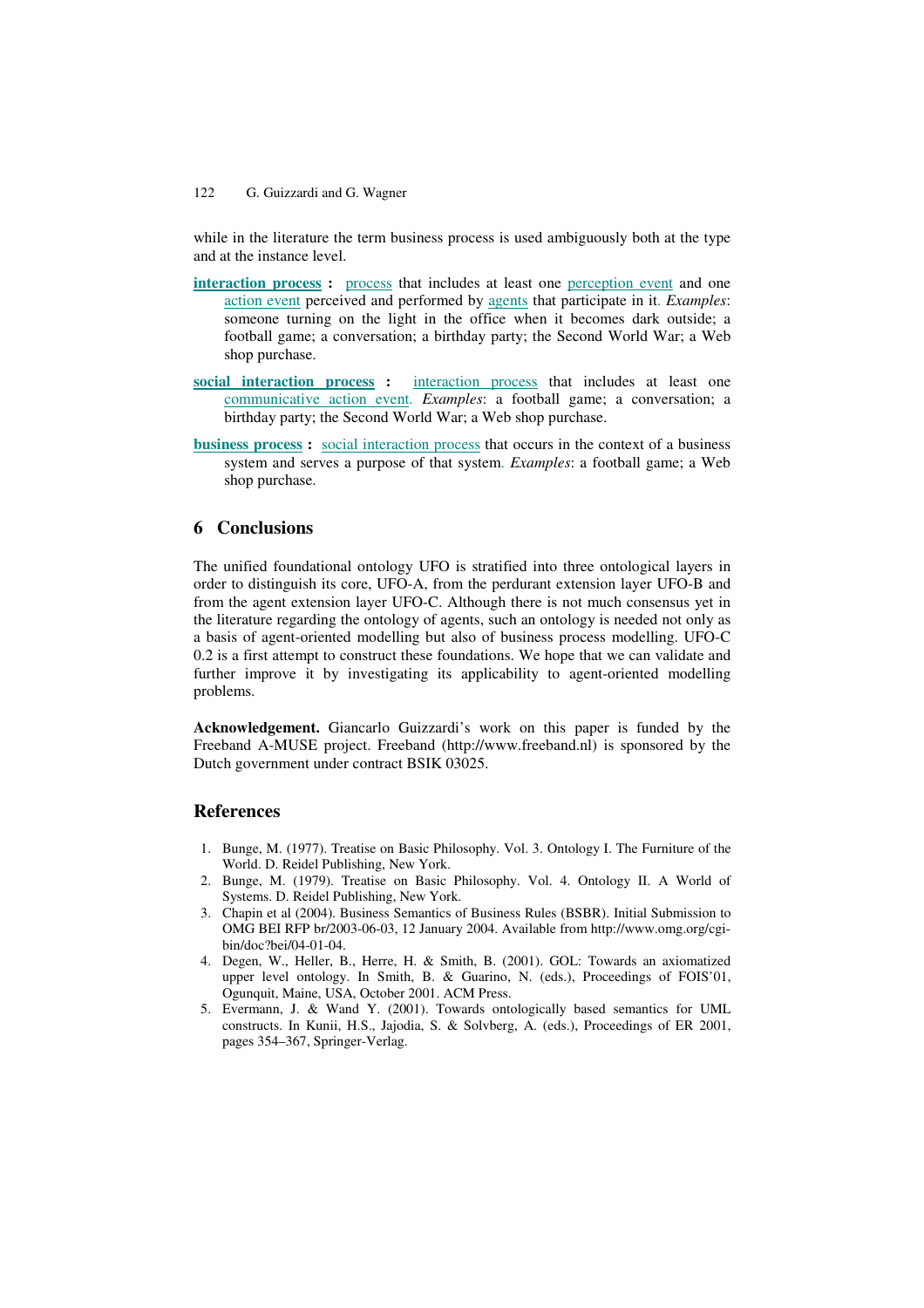- 6. Gangemi, A., Guarino N., Masolo C., Oltramari, A. & Schneider L. (2002). Sweetening Ontologies with DOLCE. Proceedings of EKAW 2002, Siguenza, Spain.
- 7. Gärdenfors, P. Conceptual Spaces (2000): the Geometry of Thought. MIT Press, USA, 2000.
- 8. Green, P.F. & Rosemann, M. (2000). Integrated Process Modelling: An Ontological Evaluation. Information Systems 25 (2), 73-87.
- 9. Green, P.F. & Rosemann, M. (2002). Usefulness of the BWW Ontological Models as a "Core" Theory of Information Systems. In Proceedings Information Systems Foundations: Building the Theoretical Base, Canberra, 2002, 147-164.
- 10. Guizzardi, G., Herre, H. & Wagner G. (2002a). On the General Ontological Foundations of Conceptual Modelling. In Proceedings of 21th International Conference on Conceptual Modelling (ER 2002). Springer-Verlag, Berlin, Lecture Notes in Computer Science.
- 11. Guizzardi, G., Herre, H., Wagner G. (2002b): Towards Ontological Foundations for UML Conceptual Models. In Proceedings of 1st International Conference on Ontologies Databases and Applications of Semantics (ODBASE 2002), Springer-Verlag, Berlin, Lecture Notes in Computer Science.
- 12. Guizzardi, G., Wagner G., Guarino, N.; van Sinderen, M. (2004): An Ontologically well-Founded Profile for UML Conceptual Models, In Proceedings of the 16th International Conference on Advanced Information Systems Engineering (CaiSE). Springer-Verlag, Berlin, Lecture Notes in Computer Science.
- 13. Guizzardi, G., Wagner G., Herre, H. (2004): On the Foundations of UML as an Ontology Representation Language. In Proceedings of 14th International Conference on Knowledge Engineering and Knowledge Management (EKAW), Springer-Verlag , Berlin, Lecture Notes in Computer Science.
- 14. Guizzardi, G., Wagner G., van Sinderen, M. (2004): A Formal Theory of Conceptual Modelling Universals, In Proceedings of the International Workshop on Philosophy and Informatics (WSPI), Germany.
- 15. Gupta, A. (1980). The Logic of Common Nouns: an investigation in quantified modal logic, Yale University Press, New Haven.
- 16. Hirsch, E. (1982). The Concept of Identity. Oxford University Press, New York, Oxford.
- 17. ISO (2000). ISO 1087-1 Terminology work Vocabulary Part 1: Theory and application. Copies of all ISO standards can be purchased from ANSI, 25 West 43rd Street, New York, NY 10036, (212) 642-4980, info@ansi.org, or http:webstore.ansi.org".
- 18. Leeuwen, J. van (1991). Individuals and sortal concepts: an essay in logical descriptive metaphysics, PhD Thesis, University of Amsterdam.
- 19. Loebe, F. (2003): An Analysis of Roles: Towards Ontology-Based Modelling, Diploma Thesis, Institute for Medical Informatics, Statistics and Epidemiology (IMISE), University of Leipzig.
- 20. Opdahl, A.L. & Henderson-Sellers, B. (2002). Ontological evaluation of the UML using the Bunge-Wand-Weber Model. Software and Systems Journal 1 (1), 43-67.
- 21. OMG, Object Management Group (2003). Meta Object Facility (MOF) 2.0 Core Specification, version 2.0, http://www.omg.org/docs/ptc/03-10-04.pdf
- 22. Searle, J.R. (1995). *The Construction of Social Reality*. Free Press, New York.
- 23. Smith, B.; Mulligan, K. (1983): Framework for Formal Ontology, Topoi (3), 73-85.
- 24. Smith, B.; Mulligan, K. (1986): A Relational Theory of the Act, Topoi (5/2), 115-30.
- 25. Steimann, F. (2000a): On the representation of roles in object-oriented and conceptual modelling, Data & Knowledge Engineering 35:1, 83–106.
- 26. Steimann, F. (2000b): A radical revision of UML's role concept, in: A Evans, S Kent, B Selic (eds) UML 2000 Proceedings of the 3rd International Conference (Springer, 2000) 194–209.